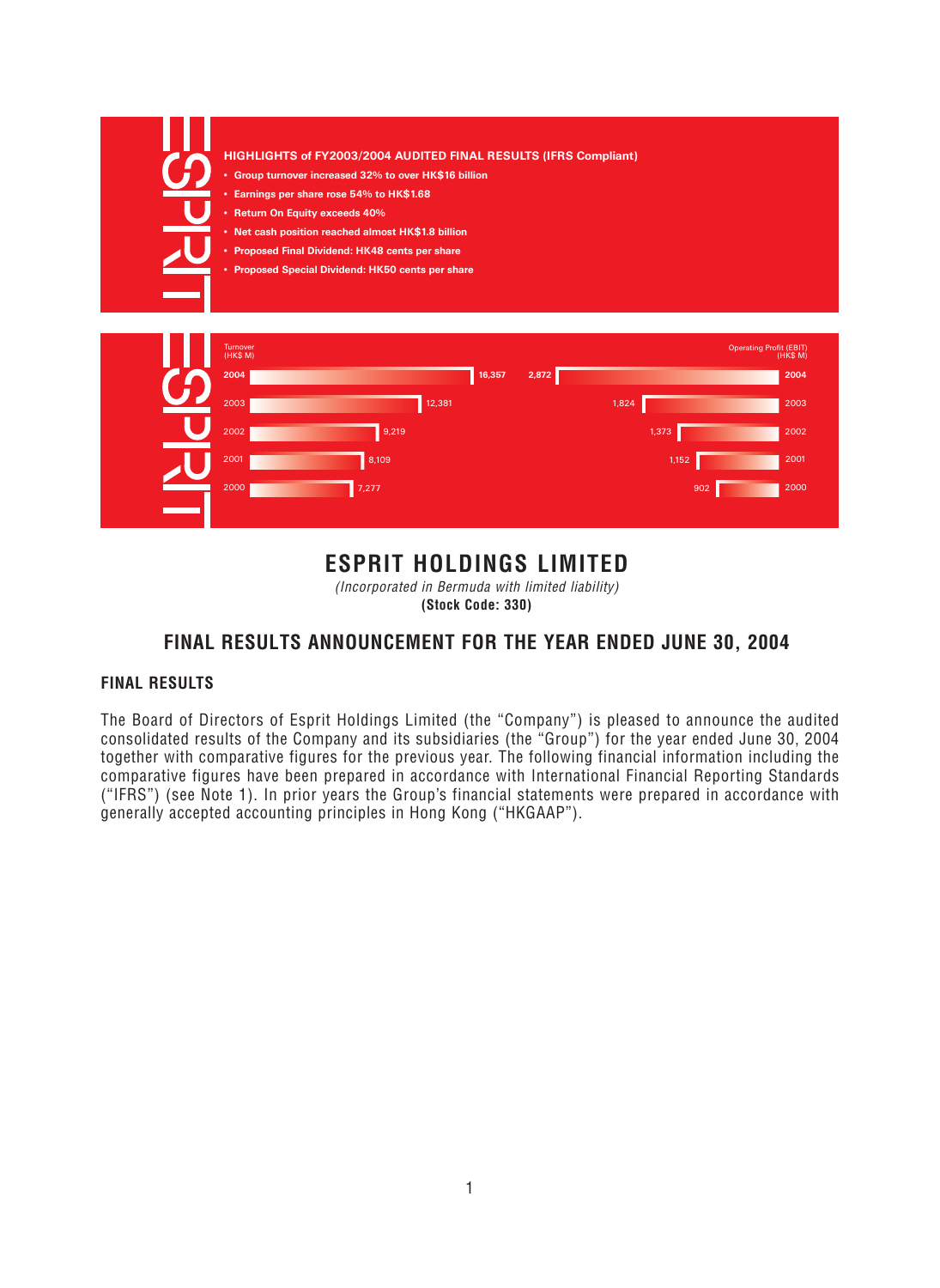# **Consolidated Income Statement**

for the year ended June 30, 2004

|                                                                                        | <b>Notes</b>   | 2004<br><b>HK\$'000</b>                                   | 2003<br>HK\$'000                                      |
|----------------------------------------------------------------------------------------|----------------|-----------------------------------------------------------|-------------------------------------------------------|
| <b>Turnover</b><br>Cost of goods sold                                                  | $\mathfrak{2}$ | 16,356,503<br>(7,839,226)                                 | 12,381,458<br>(6, 198, 869)                           |
| Gross profit<br>Staff costs<br>Depreciation<br>Other operating costs                   |                | 8,517,277<br>(2, 109, 137)<br>(342, 171)<br>(3, 194, 448) | 6,182,589<br>(1,603,630)<br>(272, 570)<br>(2,482,018) |
| Operating profit<br>Interest income<br>Finance costs<br>Share of results of associates | 3              | 2,871,521<br>39,556<br>(21, 786)<br>62,810                | 1,824,371<br>41,584<br>(32, 463)<br>45,463            |
| Profit before taxation<br>Taxation                                                     | $\overline{4}$ | 2,952,101<br>(948, 661)                                   | 1,878,955<br>(590, 126)                               |
| Profit attributable to shareholders                                                    |                | 2,003,440                                                 | 1,288,829                                             |
| <b>Dividends</b>                                                                       | $\sqrt{5}$     | 1,396,276                                                 | 831,918                                               |
| Earnings per share<br>- Basic<br>- Diluted                                             | 6<br>6         | <b>168.1 cents</b><br><b>166.1 cents</b>                  | 109.2 cents<br>109.1 cents                            |
| Dividend per share                                                                     |                | <b>117.0 cents</b>                                        | 70.0 cents                                            |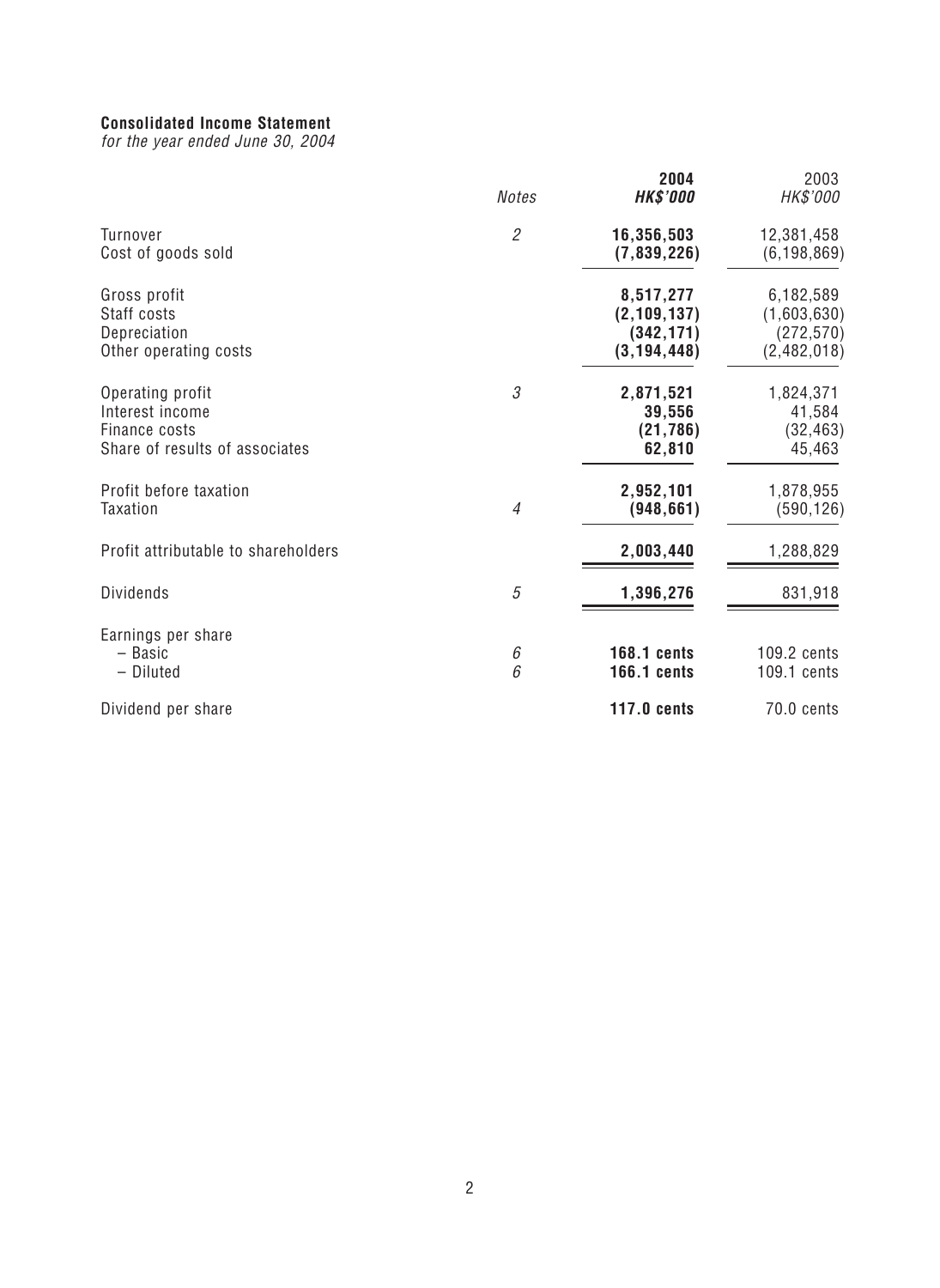# **Consolidated Balance Sheet**

As at June 30, 2004

|                                                                                                                                                                                    | <b>Notes</b>   | 2004<br><b>HK\$'000</b>                                               | 2003<br>HK\$'000                                                    |
|------------------------------------------------------------------------------------------------------------------------------------------------------------------------------------|----------------|-----------------------------------------------------------------------|---------------------------------------------------------------------|
| <b>Non-current Assets</b><br>Intangible assets<br>Property, plant and equipment<br>Other investments<br>Investments in associates<br>Prepaid lease payments<br>Deferred tax assets |                | 2,020,416<br>1,474,286<br>7,846<br>154,984<br>20,943<br>104,340       | 1,960,034<br>1,055,564<br>7,846<br>121,574<br>21,442<br>93,416      |
|                                                                                                                                                                                    |                | 3,782,815                                                             | 3,259,876                                                           |
| <b>Current Assets</b><br>Inventories<br>Debtors, deposits and prepayments<br>Amounts due from associates<br>Short-term bank deposits<br>Bank balances and cash                     | $\overline{7}$ | 1,137,184<br>1,702,406<br>18,546<br>214,154<br>1,543,554<br>4,615,844 | 918,268<br>1,206,832<br>26,196<br>167,443<br>1,944,793<br>4,263,532 |
|                                                                                                                                                                                    |                |                                                                       |                                                                     |
| <b>Current Liabilities</b><br>Creditors and accrued charges<br><b>Taxation</b><br>Obligations under finance leases                                                                 | 8              | 1,883,057<br>767,130                                                  | 1,445,131<br>775,441                                                |
| - due within one year<br><b>Bank overdrafts</b>                                                                                                                                    |                | 1,315                                                                 | 219<br>15,571                                                       |
|                                                                                                                                                                                    |                | 2,651,502                                                             | 2,236,362                                                           |
| <b>Net Current Assets</b>                                                                                                                                                          |                | 1,964,342                                                             | 2,027,170                                                           |
| <b>Total Assets Less Current Liabilities</b>                                                                                                                                       |                | 5,747,157                                                             | 5,287,046                                                           |
| Financed by:<br>Share Capital<br>Reserves                                                                                                                                          |                | 119,340<br>5,295,617                                                  | 118,869<br>4,073,117                                                |
| Shareholders' Funds                                                                                                                                                                |                | 5,414,957                                                             | 4,191,986                                                           |
| <b>Obligations Under Finance Leases</b><br>- due after one year<br>Long-term Bank Loan                                                                                             |                |                                                                       | 336<br>776,411                                                      |
| Deferred Tax Liabilities                                                                                                                                                           |                | 332,200                                                               | 318,313                                                             |
|                                                                                                                                                                                    |                | 5,747,157                                                             | 5,287,046                                                           |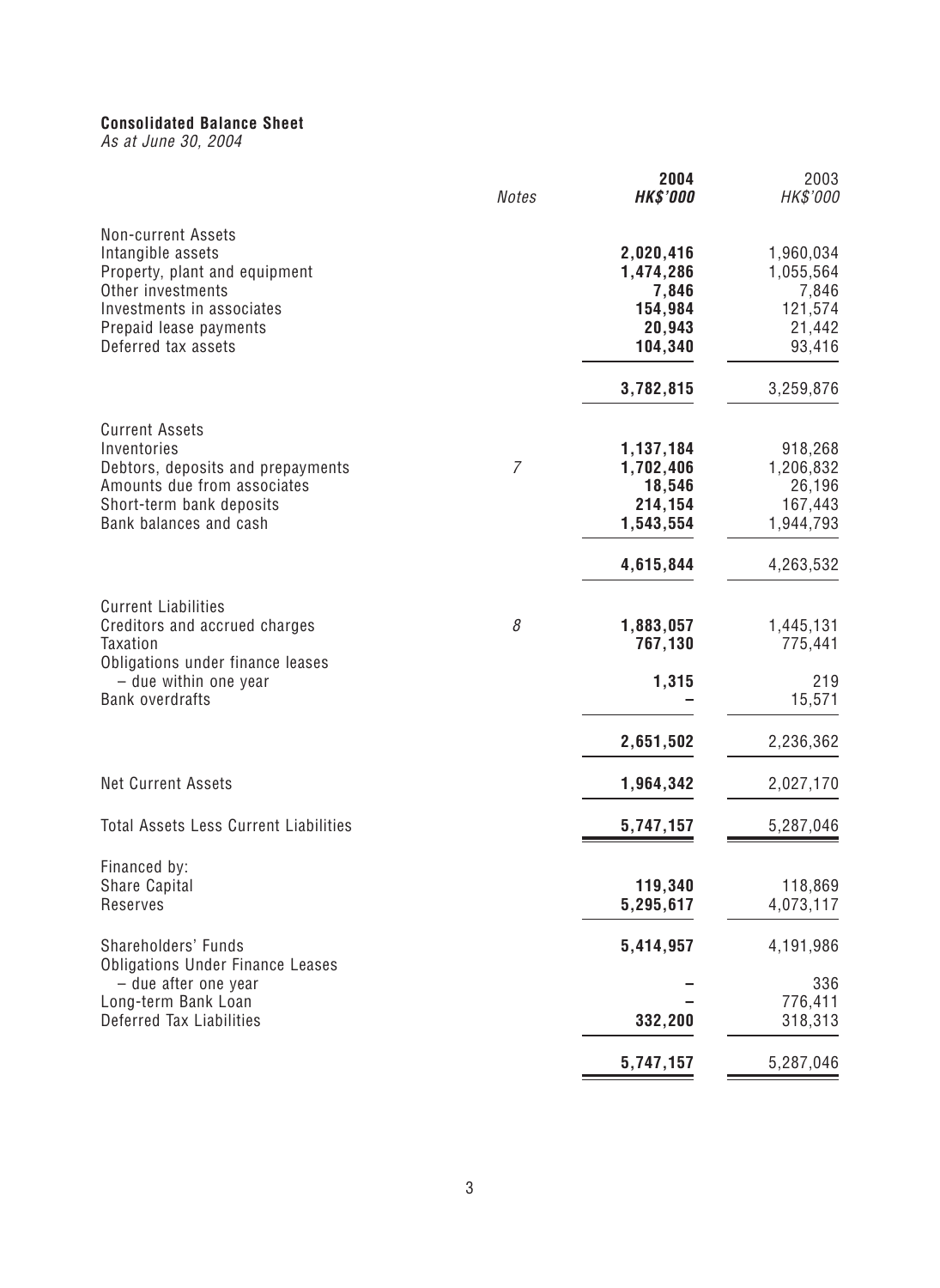### **NOTES TO THE FINANCIAL STATEMENTS**

#### **1. Basis of accounting**

The Company's consolidated financial statements up to June 30, 2003 were prepared in accordance with HKGAAP. With effect from this financial year, the Company decided to prepare its consolidated financial statements in accordance with IFRS and convert the comparative financial information for the year ended June 30, 2003 to be in accordance with IFRS.

All the new/revised IFRS were adopted except for IFRS 2, Share-based payments, which is effective for annual accounting periods beginning on or after January 1, 2005. The adoption of IFRS has been applied retrospectively with effect from July 1, 2002, the date of transition, and comparative information has been adjusted to comply with IFRS.

The reasons the Group is adopting IFRS include:

- The Group operates internationally in four continents and has diverse international shareholders. The Group believes adoption of internationally recognized accounting standards will allow its financial statements to be better understood by its shareholders, the capital markets and the other users globally;
- Many of the Group's peers in Europe will be adopting IFRS from 2005 onwards under European Union rules; and
- Many of the Group's subsidiaries, particularly in Europe which accounts for approximately 80% of the Group's turnover and profits, have historically prepared their financial statements in accordance with IFRS. Consistently using IFRS throughout the Group will lead to efficiencies and is cost effective.

This is the first set of consolidated financial statements of the Company prepared in accordance with IFRS. HKGAAP differs from IFRS in certain major aspects and the following summary represents the reconciliations of the Group's shareholders' funds as at 30 June, 2003 and net profit for the year then ended from HKGAAP to IFRS.

|                                                                                          | <b>Profit</b><br>attributable to<br>shareholders<br>HK\$'m | Shareholders'<br><b>Funds</b><br>$H K \$ $'m$ |
|------------------------------------------------------------------------------------------|------------------------------------------------------------|-----------------------------------------------|
| Under HKGAAP                                                                             | 1,186                                                      | 4,238                                         |
| Adjustments<br>Reversal of amortization of trademarks<br>and goodwill <i>(note a)</i>    | 106                                                        | 216                                           |
| Recognition of fair value adjustments for<br>foreign exchange forward contracts (note b) | (3)                                                        | (15)                                          |
| Change in accounting for deferred tax <i>(note c)</i>                                    | $\overline{2}$                                             | (267)                                         |
| Alignment of associates reporting date (note d)                                          | (2)                                                        | 20                                            |
| Under IFRS                                                                               | 1,289                                                      | 4,192                                         |

(a) Trademarks which have indefinite useful lives under IFRS are stated at cost less accumulated impairment losses (if any), but were carried at cost less accumulated amortization and impairment losses (if any) under HKGAAP. In addition, trademarks acquired through business combinations are recorded as assets of acquirees under IFRS, but were recorded as assets of acquirers under HKGAAP. The reversal of previously recognized accumulated amortization and the retranslation of trademarks cost based on functional currencies of acquirees at the closing rate as at June 30, 2003 resulted in an increase in trademarks by HK\$229,784,000 and an increase in net profit for the year then ended of HK\$105,065,000 under IFRS. Moreover, an impairment loss of HK\$13,875,000 for goodwill arising on the acquisition of Red Earth International Holdings Limited is recognized by applying the impairment test of IAS 36, Impairment of Assets, on July 1, 2002 and the amount is recognized in retained profits.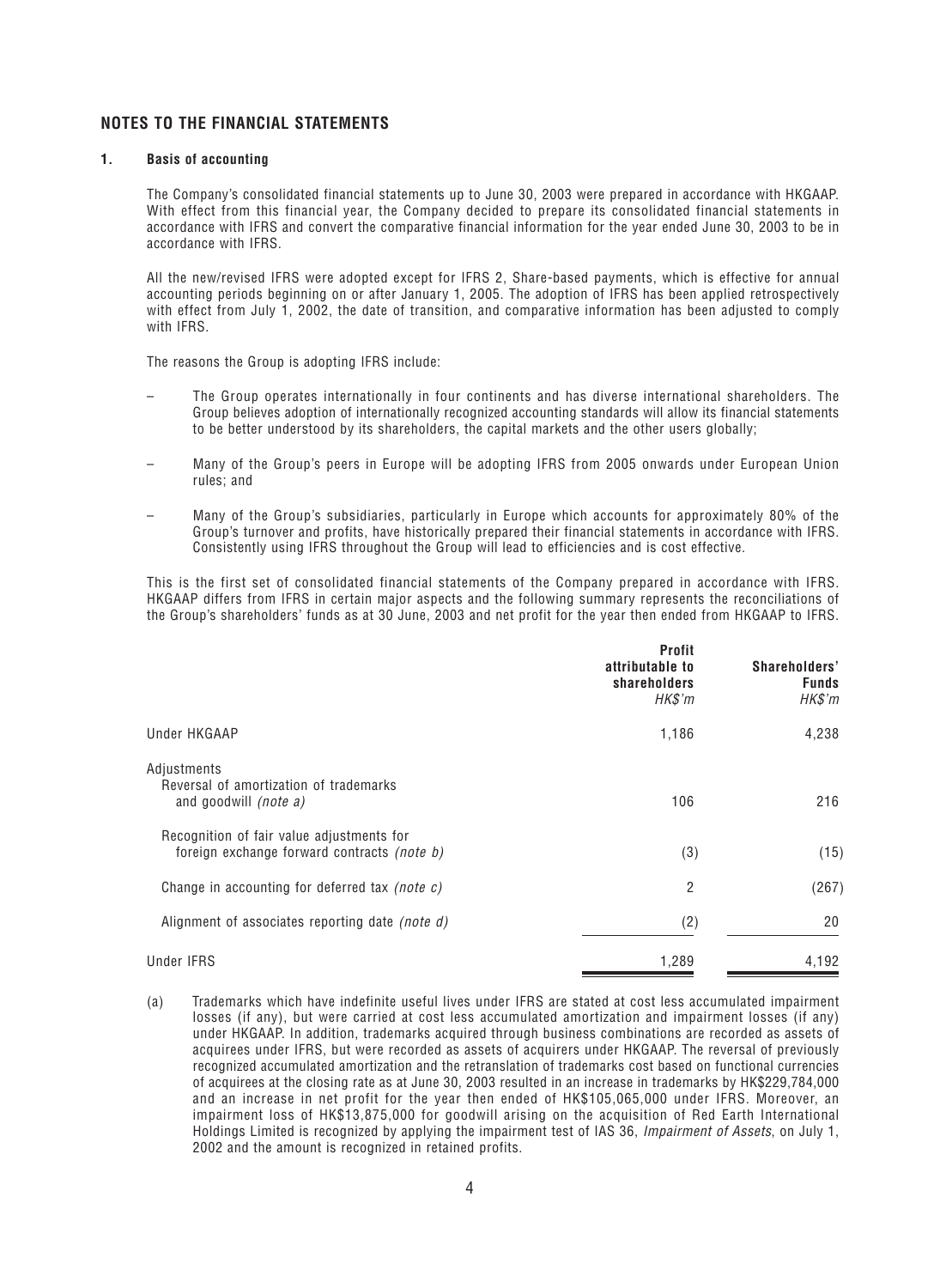- (b) Foreign exchange forward contracts were recorded as financial liabilities at their fair values at HK\$15,250,000, but were not recognized under HKGAAP.
- (c) Under HKGAAP, deferred tax was accounted for at current taxation rates in respect of timing differences between profit as computed for taxation purposes and profit as stated in the accounts to the extent that a liability or an asset was expected to be payable or recoverable in the foreseeable future. Accounting for deferred tax under HKGAAP changed with effect from January 1, 2003 and is now consistent with IFRS. Under IFRS, deferred tax is provided in full, using the liability method, on temporary differences arising between the tax bases of assets and liabilities and their carrying amounts in the accounts with limited exceptions. As a result, deferred tax assets and deferred tax liabilities increased by HK\$47,651,000 and HK\$314,057,000 respectively with a corresponding net amount recognized in retained profits and translation reserve as at June 30, 2003 and a HK\$2,082,000 increase in net profit for the year then ended.
- (d) Equity accounting for investments in associates was based on annual financial statements of the associates made up to December 31 each year. Adjustments have been made to realign the reporting date of the associates to that of the Group. As a result, share of net assets of associates as at June 30, 2003 increased by HK\$20,006,000 with a corresponding increase in retained profits.
- (e) Payments for acquisition of leasehold land of HK\$21,941,000 are reclassified as prepaid lease payments under IFRS, but were included in property, plant and equipment under HKGAAP. The current portion of prepaid lease payments is included in "Debtors, deposits and prepayments".
- (f) The Group has adopted the option available in IFRS 1 to deem the translation reserve as at July 1, 2002 to be zero. Under HKGAAP this reserve was a debit of HK\$100,664,000 as at July 1, 2002.

#### **Key impact on net profit for the year ended June 30, 2004 of adopting IFRS**

Had the Group prepared its consolidated financial statements for the year ended June 30, 2004 under HKGAAP, the profit attributable to shareholders would have decreased by approximately HK\$130 million, mainly representing the amortization of trademarks of HK\$105,065,000.

#### **2. Turnover and segment information**

The Group is principally engaged in the wholesale and retail distribution, licensing of quality fashion and life-style products under its own internationally known  $\equiv$ SPRIT brand name, together with Red Earth cosmetics, skin and body care products and the operation of Salon Esprit.

|                                                          | 2004<br><b>HK\$'000</b> | 2003<br>HK\$'000      |
|----------------------------------------------------------|-------------------------|-----------------------|
| Turnover<br>Sales of goods<br>Licensing and other income | 16,158,304<br>198,199   | 12,183,037<br>198,421 |
|                                                          | 16,356,503              | 12,381,458            |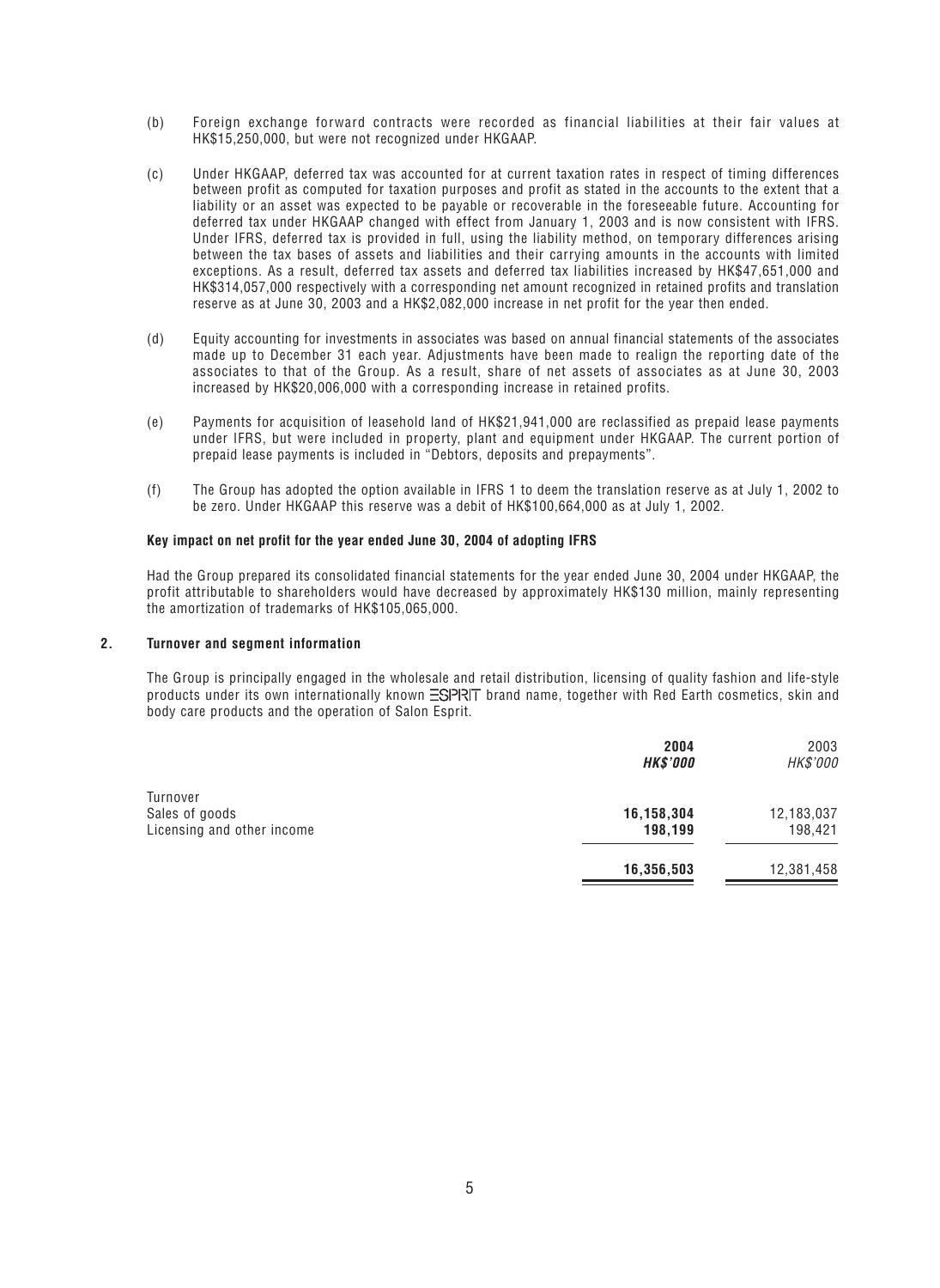#### **Primary reporting format – business segments**

The Group's businesses are managed according to the nature of their operations and the products and services they provide. Each of the Group's business segments represents a strategic business unit that offers products and services which are subject to risks and returns that are different from those of other business segments. Inter-segment transactions are entered into under the normal commercial terms and conditions that would also be available to unrelated third parties. The Group has changed the basis of business segments reporting to eliminate the presentation of sourcing segment. The change is to conform with the Group's current internal financial reporting under the global management structure. The segment results previously attributable to the sourcing segment were integrated with the wholesale and retail segments to reflect the Group's segment revenue and results earned from external customers. Accordingly, prior year comparatives have been adjusted to conform with the current year presentation.

|                                                                                                | <b>Wholesale</b><br>2004<br><b>HK\$'000</b> | Retail<br>2004<br><b>HK\$'000</b> | Licensing<br>and others<br>2004<br><b>HK\$'000</b> | <b>Eliminations</b><br>2004<br><b>HK\$'000</b> | Group<br>2004<br><b>HK\$'000</b>           |
|------------------------------------------------------------------------------------------------|---------------------------------------------|-----------------------------------|----------------------------------------------------|------------------------------------------------|--------------------------------------------|
| Turnover<br>Inter-segment sales                                                                | 9,613,486                                   | 6,544,818                         | 198,199<br>373,073                                 | (373, 073)                                     | 16,356,503                                 |
|                                                                                                | 9,613,486                                   | 6,544,818                         | 571,272                                            | (373, 073)                                     | 16,356,503                                 |
| Segment results                                                                                | 2,117,151                                   | 451,499                           | 345,151                                            | (29, 335)                                      | 2,884,466                                  |
| Unallocated net expenses<br>Interest income<br>Finance costs<br>Share of results of associates |                                             |                                   |                                                    |                                                | (12, 945)<br>39,556<br>(21, 786)<br>62,810 |
| Profit before taxation                                                                         |                                             |                                   |                                                    |                                                | 2,952,101                                  |
|                                                                                                | Wholesale<br>2003<br>HK\$'000               | Retail<br>2003<br>HK\$'000        | Licensing<br>and others<br>2003<br>HK\$'000        | Eliminations<br>2003<br>HK\$'000               | Group<br>2003<br>HK\$'000                  |
| Turnover<br>Inter-segment sales                                                                | 7,075,677                                   | 5,107,360                         | 198,421<br>258,723                                 | (258, 723)                                     | 12,381,458                                 |
|                                                                                                | 7,075,677                                   | 5,107,360                         | 457,144                                            | (258, 723)                                     | 12,381,458                                 |
| Segment results                                                                                | 1,423,384                                   | 110,461                           | 233,981                                            | 6,739                                          | 1,774,565                                  |
| Unallocated net income<br>Interest income<br>Finance costs<br>Share of results of associates   |                                             |                                   |                                                    |                                                | 49,806<br>41,584<br>(32, 463)<br>45,463    |
| Profit before taxation                                                                         |                                             |                                   |                                                    |                                                | 1,878,955                                  |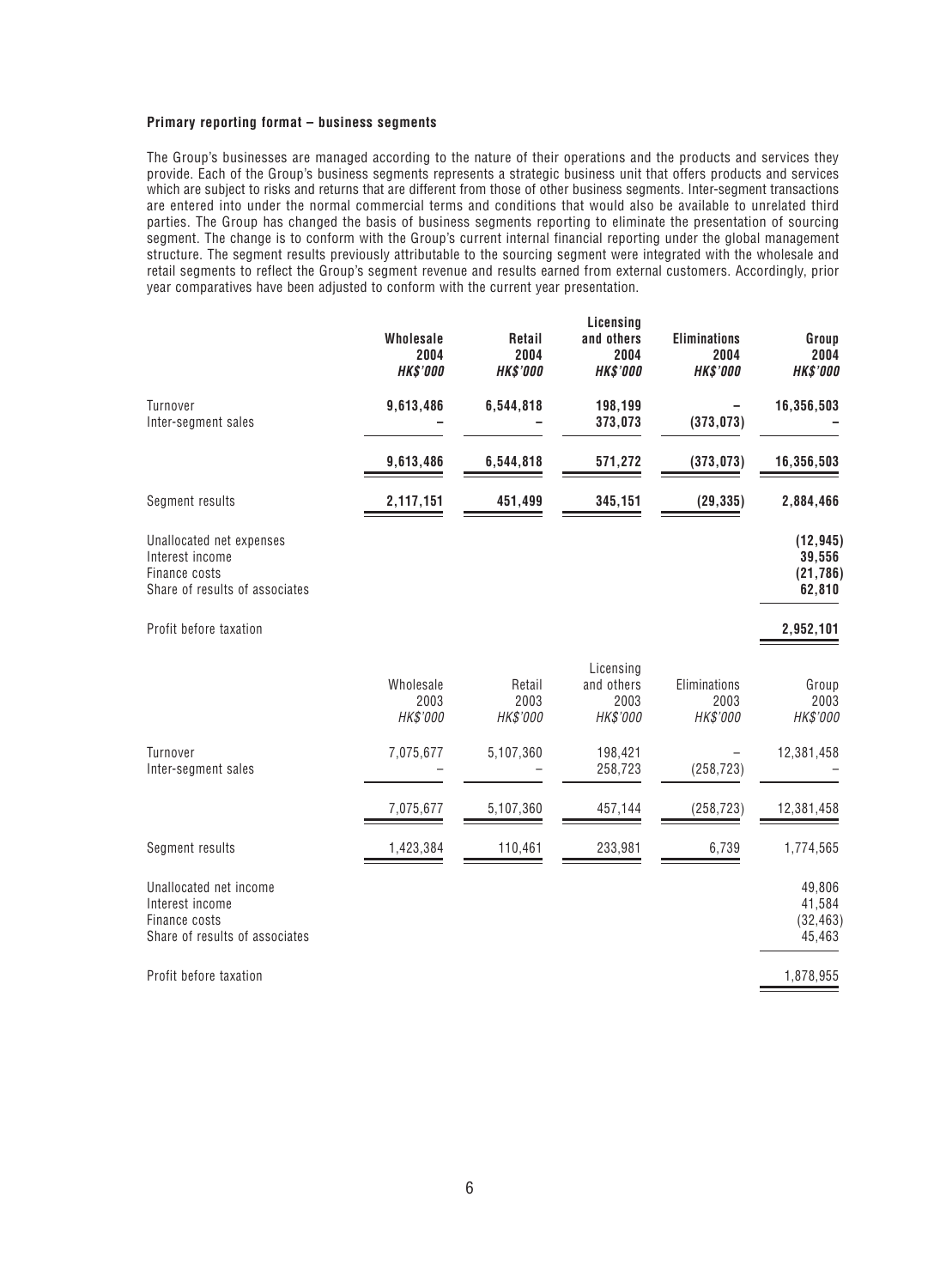# **Secondary reporting format – geographical segments**

In determining the Group's geographical segments, turnover is attributed to the segments based on the location of customers.

|    |                                                                                    | <b>Turnover</b>         |                  |  |
|----|------------------------------------------------------------------------------------|-------------------------|------------------|--|
|    |                                                                                    | 2004<br><b>HK\$'000</b> | 2003<br>HK\$'000 |  |
|    | Europe                                                                             | 13,716,973              | 9,843,095        |  |
|    | Asia                                                                               | 1,548,592               | 1,631,685        |  |
|    | Australasia                                                                        | 703,865                 | 605,491          |  |
|    | North America and others                                                           | 387,073                 | 301,187          |  |
|    |                                                                                    | 16,356,503              | 12,381,458       |  |
| 3. | <b>Operating profit</b>                                                            |                         |                  |  |
|    |                                                                                    | 2004                    | 2003             |  |
|    |                                                                                    | <b>HK\$'000</b>         | HK\$'000         |  |
|    | Operating profit is arrived at after<br>crediting and charging the following:      |                         |                  |  |
|    | Crediting:                                                                         |                         |                  |  |
|    | Fair value gain on foreign exchange forward contracts                              | 13,585                  |                  |  |
|    | Net exchange gains                                                                 | 26,249                  | 151,475          |  |
|    | Charging:                                                                          |                         |                  |  |
|    | Auditors' remuneration                                                             | 6,084                   | 4,680            |  |
|    | Depreciation                                                                       | 342,171                 | 272,570          |  |
|    | Impairment of property, plant and equipment                                        | 4,647                   | 36,140           |  |
|    | Loss on disposal of property, plant and equipment                                  | 13,808                  | 44,960           |  |
|    | Operating lease rental expenses                                                    | 1,353,825               | 1,131,434        |  |
|    | Provision for obsolete stocks and stock write-offs<br>Provision for doubtful debts | 42,934<br>17,849        | 88,918<br>29,086 |  |
|    | Provision for retail store exit costs                                              | 14,256                  | 63,589           |  |
|    | Fair value loss on foreign exchange forward contracts                              |                         | 2,401            |  |
|    |                                                                                    |                         |                  |  |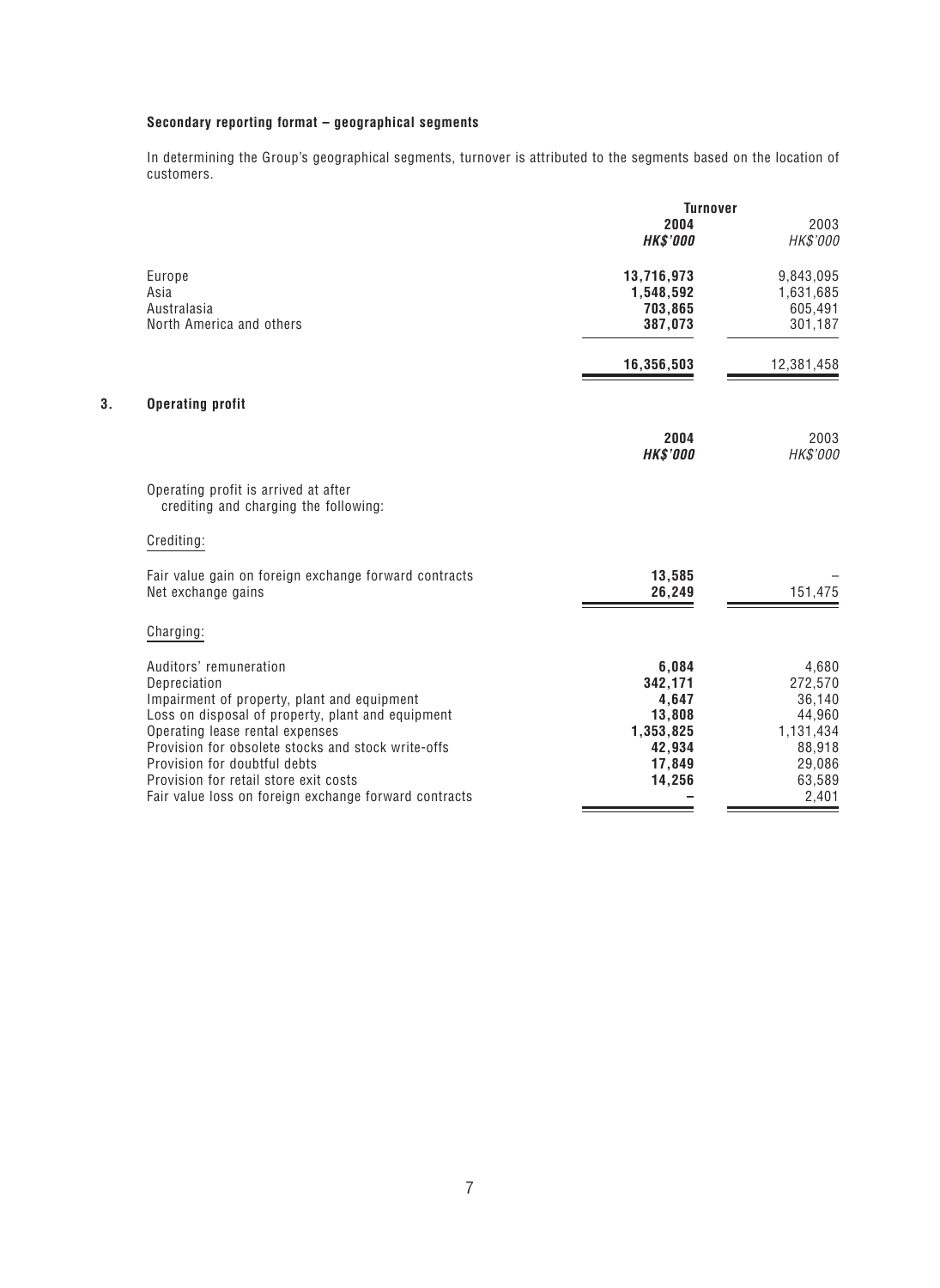### **4. Taxation**

|                                            | 2004<br><b>HK\$'000</b> | 2003<br>HK\$'000   |
|--------------------------------------------|-------------------------|--------------------|
| Current tax:                               |                         |                    |
| Hong Kong profits tax<br>Overseas taxation | 12,874<br>937,010       | 37,889<br>602,559  |
|                                            | 949,884                 | 640,448            |
| Deferred tax credit:                       |                         |                    |
| Current year<br>Change in tax rate         | (1, 223)                | (50, 024)<br>(298) |
|                                            | (1, 223)                | (50, 322)          |
| Taxation                                   | 948,661                 | 590,126            |

Hong Kong profits tax is calculated at 17.5% (2003: 17.5%) on the estimated assessable profit for the year.

Overseas (outside of Hong Kong) taxation has been calculated on the estimated assessable profit for the year at the rates of taxation prevailing in the countries in which the Group companies operate.

#### **5. Dividends**

|                                                                                                                                                                                             | 2004<br><b>HK\$'000</b> | 2003<br>HK\$'000 |
|---------------------------------------------------------------------------------------------------------------------------------------------------------------------------------------------|-------------------------|------------------|
| Paid interim dividend of 19.0 Hong Kong cents<br>(2003: 7.5 Hong Kong cents) per share<br>Proposed final dividend of 48.0 Hong Kong cents and<br>a special dividend of 50.0 Hong Kong cents | 226.746                 | 88,426           |
| (2003 final: 32.5 Hong Kong cents,<br>special: 30.0 Hong Kong cents) per share                                                                                                              | 1,169,530               | 743,492          |
|                                                                                                                                                                                             | 1,396,276               | 831,918          |

The amount of 2004 proposed final and special dividends is based on 1,193,398,434 shares (2003: 1,189,587,434 shares as at August 31, 2003) in issue as at August 31, 2004.

#### **6. Earnings per share**

The calculation of basic earnings per share is based on the profit attributable to shareholders of HK\$2,003,440,000 (2003: HK\$1,288,829,000) and the weighted average number of shares in issue during the year of 1,191,747,000 (2003: 1,179,721,000).

The calculation of diluted earnings per share is based on the profit attributable to shareholders of HK\$2,003,440,000 (2003: HK\$1,288,829,000), and the weighted average number of shares in issue during the year of 1,205,946,000 (2003: 1,181,438,000) after adjusting for the number of dilutive potential ordinary shares arising from the outstanding share options granted under the Company's share option schemes.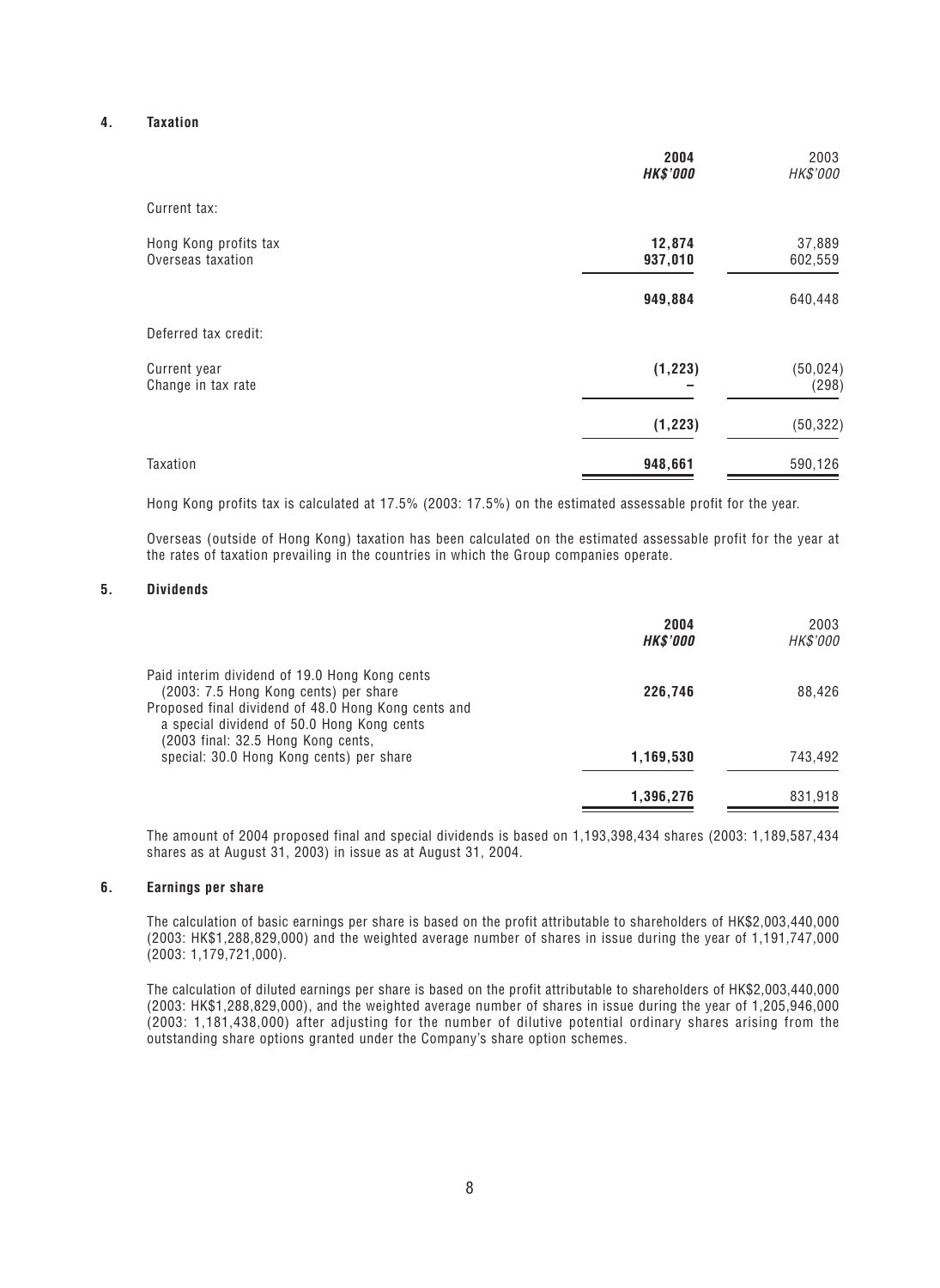### **7. Debtors, deposits and prepayments**

Debtors, deposits and prepayments included trade debtors and their ageing analysis is as follows:

|              | 2004<br><b>HK\$'000</b> | 2003<br>HK\$'000 |
|--------------|-------------------------|------------------|
| $0-30$ days  | 1,094,794               | 791,644          |
| 31-60 days   | 39,919                  | 45,828           |
| 61-90 days   | 14,981                  | 10,774           |
| Over 90 days | 46,802                  | 27,688           |
|              | 1,196,496               | 875,934          |

The Group's retail sales to customers are mainly on cash basis. The Group also grants credit period which is usually 30 days to certain wholesale and franchise customers.

#### **8. Creditors and accrued charges**

Creditors and accrued charges included trade creditors and their ageing analysis is as follows:

|              | 2004<br><b>HK\$'000</b> | 2003<br>HK\$'000 |
|--------------|-------------------------|------------------|
| $0-30$ days  | 659,417                 | 489,189          |
| 31-60 days   | 41,405                  | 30,048           |
| $61-90$ days | 13,676                  | 8,095            |
| Over 90 days | 30,515                  | 15,938           |
|              | 745,013                 | 543,270          |

# **PROPOSED FINAL AND SPECIAL DIVIDENDS**

The directors have proposed a final dividend for the year ended June 30, 2004 of 48.0 Hong Kong cents per share (2003: 32.5 Hong Kong cents) and a special dividend of 50.0 Hong Kong cents per share (2003: 30.0 Hong Kong cents), payable on or about Thursday, December 9, 2004 to the shareholders whose names appear on the Register of Members of the Company at close of business on Friday, December 3, 2004 ("Shareholders"). The relevant dividend warrants will be dispatched to the Shareholders on or about Thursday, December 9, 2004.

# **CLOSURE OF REGISTER OF MEMBERS**

The Register of Members of the Company will be closed from Tuesday, November 30, 2004 to Friday, December 3, 2004, both days inclusive, during which period no transfer of shares will be effected. In order to qualify for the final and special dividends mentioned above, all transfers accompanied by the relevant share certificates must be lodged with the Company's share registrar in Hong Kong, Secretaries Limited, at G/F., Bank of East Asia Harbour View Centre, 56 Gloucester Road, Wanchai, Hong Kong not later than 4:00 p.m. on Monday, November 29, 2004.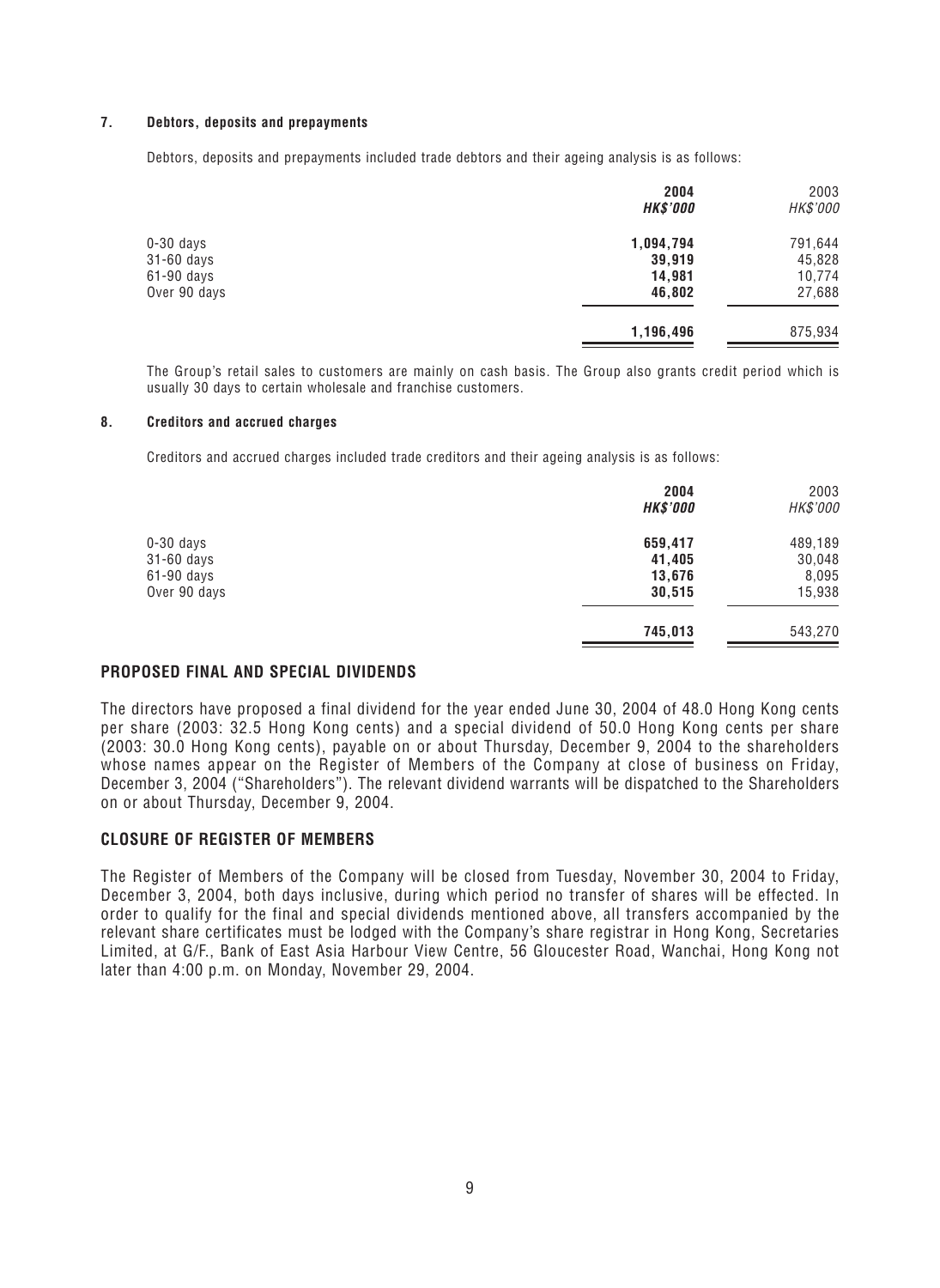# **MANAGEMENT DISCUSSION AND ANALYSIS**

FY2003/2004 was another successful year in the Company's history. We exceeded the financial targets set at the beginning of the financial year and closed with record turnover margins and earnings. We continue to capture market share in our core markets as well as grow via geographical expansion and product diversification. Group turnover grew by 32.1% year-on-year to reach HK\$16.36 billion. Our operating profit (EBIT) increased by 57.4% to HK\$2.87 billion. Profit attributable to shareholders increased 55.4% year-on-year to over HK\$2.0 billion.

The key strategy behind our success is our firm commitment to building brand loyalty with an uncompromising focus on quality and value. We have differentiated  $\equiv$ SPRT from the rest of the competitive landscape with several distinct elements that are built into our business model:  $\equiv$ SPRIT is an international youthful lifestyle brand offering 'smart affordable luxury' and bringing newness and style to the life of our customers. This unique positioning has reinforced and will continue to reinforce  $\Xi$ SPRT's brand strong standing in our core markets, thereby enhancing our market share growth.

# **Products**

Women's Casual continues to be the largest product division making up 39% of total turnover and recorded 27% year-on-year increase. In terms of growth, Women's Sports, Women's Collection and Women's edc were the best performers and each recorded 72%, 71% and 57% turnover growth respectively.

We extended the price range and refined the positioning of our products. We carefully created, defined, and maintained a distinct character and meaning for each product division at every level, as well as articulated the brand essence which all lines share. The Casual, edc, Collection, and Sports divisions are now clearly differentiated and are therefore better positioned for the huge potential in each of these distinct segments. Products tailored to young teens and teenage males were added to form the edc youth and men's edc divisions. The new york edition was also added to satisfy customers with more lavish tastes. The 12 collections-year, broadening of our product range and our emphasis on quality and style cushioned us from the results of taking the wrong bet on a fashion trend, thereby minimizing our inventory risk.

|                         | Women's | Women's    | Women's | Women's | Men's | Kid's   |              |               | Red      |               |
|-------------------------|---------|------------|---------|---------|-------|---------|--------------|---------------|----------|---------------|
|                         | Casual  | Collection | edc     | Sports  | wear  | wear    | <b>Shoes</b> | l Accessories | Earth    | <b>Others</b> |
| % of total turnover     | 39.0%   | $7.0\%$    | 13.0%   | $2.0\%$ | 13.0% | $7.0\%$ | $6.0\%$      | 5.0%          | $.0\%$   | 7.0%          |
| % growth from last year | 27.0%   | $71.0\%$   | 57.0%   | 72.0%   | 33.7% | 21.7%   | 15.2%        | 4.4%          | $-16.2%$ | 49.4%         |

# **Breakdown of Turnover by Product Mix**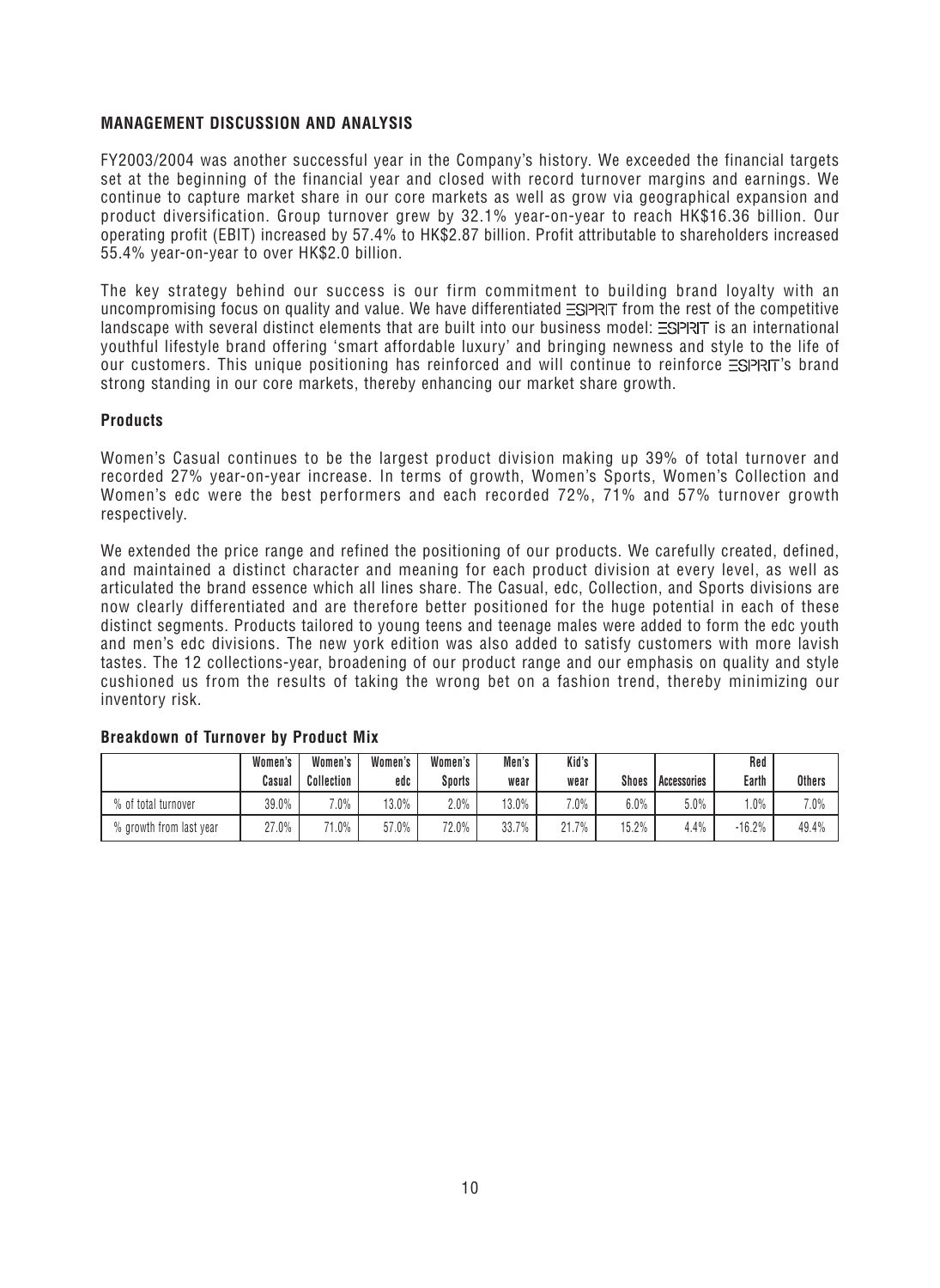# **Channels of Distribution**

|                      |         | Retail                     | Wholesale*   |                            |  |
|----------------------|---------|----------------------------|--------------|----------------------------|--|
|                      | over    | year-on-<br>year<br>change | over         | year-on-<br>year<br>change |  |
| total sq.m.          | 170,000 | 14%                        | 337,000      | 27%                        |  |
| total point of sales | 550     | -6                         | 7,900        | 1,511                      |  |
| Europe               | 180     | 55                         | 6,700        | 1,589                      |  |
| Asia                 | 200     | $-14$                      | 930          | $-86$                      |  |
| North America        | 35      | $-15$                      | 270          | 8                          |  |
| Australasia          | 120     | $-32$                      | $\mathbf{0}$ | $\theta$                   |  |

figures shown in the table only include control space wholesale formats. ie. partnership stores, shop-in-stores and identity corners.

# Wholesale

Our wholesale business continued to record double-digit growth during the year. Turnover increased by 35.9% to HK\$9.61 billion (FY2002/2003: HK\$7.08 billion) and operating profit (EBIT) increased by 48.7% to HK\$2.12 billion (FY2002/2003: HK\$1.42 billion). Through volume leverage and carefully managed overheads, wholesale operating margin also improved 1.9% points to 22.0%.

Europe remained our core wholesale market. The region accounted for 93.6% of the Group's wholesale turnover and delivered 36.9% turnover growth. Our two biggest wholesale countries Germany and Benelux achieved 26.8% and 35.8% sales growth, respectively. France continued to gather momentum and recorded a remarkable sales increase of 72.6%. Selling space expansion from existing and new wholesale partners contributed primarily to the strong wholesale performance. As at June 30, 2004, the number of partnership stores, shop-in-stores and identity corners increased to over 580, 2,800 and 4,500 (FY2002/2003: 503, 2,304 and 3,652) respectively, with a corresponding selling space of approximately 103,700m², 142,700m²  $\,$ and  $90{,}900$ m², representing 32.0%, 20.8% and 33.4% growth from last year.

Capitalizing on our international platform and flexible wholesale formats, we successfully expanded our international wholesale reach during the year. Wholesale turnover in Australasia increased 91.6% to HK\$39.8 million. Approximately 17 wholesale points-of-sales was opened in the U.K. and an Asian wholesale team was established to develop a distribution network with promising partners in this region. Major progress was also made in the U.S. where our local wholesale partners gained better understanding of our division-by-division product positioning and placed our merchandises in the appropriate selling areas to reach the right target customer groups.

# **Breakdown of Wholesale Turnover**

|                         | Germany | <b>Benelux</b> | France  | <b>Scandinavia</b> | <b>Others</b> |
|-------------------------|---------|----------------|---------|--------------------|---------------|
| % of wholesale turnover | 52.2%   | 20.2%          | $8.4\%$ | 6.3%               | 12.9%         |
| % growth from last year | 26.8%   | 35.8%          | 72.6%   | 69.2%              | 43.6%         |

# Retail

Retail operations achieved solid productivity and profitability improvements this year. Turnover grew 28.1% to HK\$6.54 billion (FY2002/2003: HK\$5.11 billion) through positive comparable store growth of 5.3% and a 13.8% increase in net selling space. The retail operating profit (EBIT) increased by 308.6% to HK\$451.5 million (FY2002/2003: HK\$110.5 million) and operating profit margin grew significantly by 4.7% points to 6.9% (FY2002/2003: 2.2%).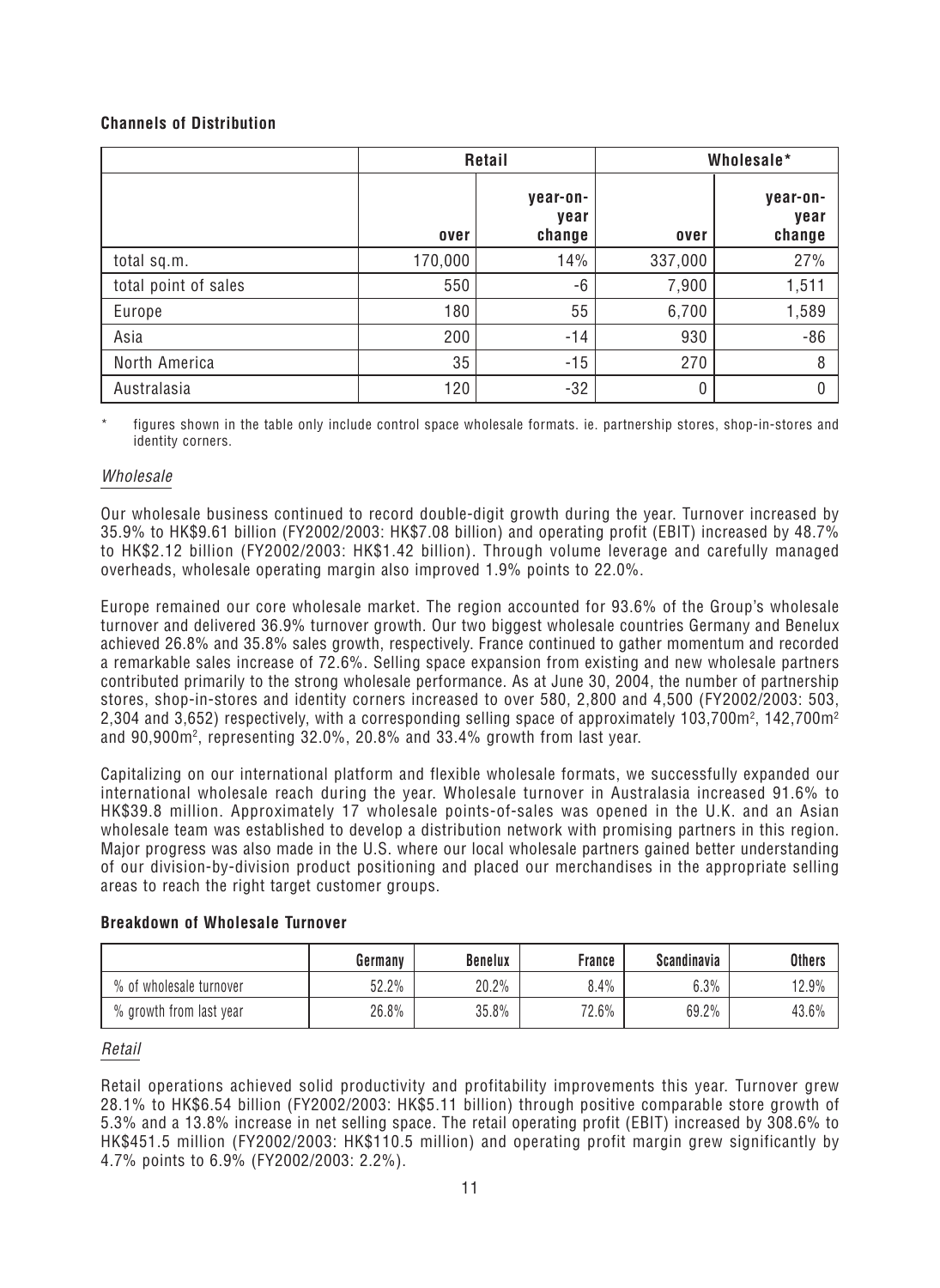Our European retail operation, now accounted for 71.7% of total Group retail turnover, grew 44.7%. The operation recorded another year of double-digit comparable store growth of 11.2% (FY2002/2003: 14.1%) with a corresponding 2.9% points improvement in operating margin to 12.3%. Germany and Benelux contributed 50.6% and 12.9% to the Group's total retail turnover, registering 41.3% and 40.4% year-onyear turnover growth, respectively. This was the combined result of sales increases driven by a constant flow of fresh merchandise and the maturing of new stores opened for more than 12 months.

The improvement in Asian retail operation also contributed to the enhanced operating margin. We brought the retail operation in this region closer to break-even sooner than we had expected. Despite the 12.6% decline in full year sales, the region saw a strong rebound in the second half of the financial year.

Since the beginning of the financial year, the Group invested HK\$377.6 million in capital expenditure to open approximately 90 new retail stores, bringing total directly managed retail space to over 170,000m<sup>2</sup>, a 13.8% net increase as compared to around 149,000m $^{\rm 2}$  at the end of the last financial year. As at June 30, 2004, the Group operated 557 directly managed stores worldwide. The majority of the retail expansion was undertaken in Europe, primarily in Germany and Benelux, where we continued to find good locations at a reasonable cost.

# **Breakdown of Retail Turnover**

|                         | Germany  | <b>Benelux</b> | Australasia | Hong Kong | <b>Others</b> |
|-------------------------|----------|----------------|-------------|-----------|---------------|
| % of retail turnover    | $50.6\%$ | 12.9%          | 10.1%       | 7.9%      | 18.5%         |
| % growth from last year | 41.3%    | 40.4%          | 13.6%       | $-9.3\%$  | 20.0%         |

# Licensing

Licensing income grew by 13.5% to HK\$110.5 million from HK\$97.4 million a year ago. 10 new licensing partners were added this year, increasing the total number of licensees to over 30. At the end of FY2003/ 2004, there were 23 categories of  $\equiv$ SPRIT licensed products offered worldwide.

Major revenue contributors include footwear, eyewear and timewear. New products launched during the year included homeware and school accessories in Europe and watches and jewelry in U.S..

We continue to focus on the selection of partners and in monitoring the creation of credible products that maintain our brand integrity and meet our stringent quality measures. During the year, we continued to work closely with our licensees to ensure that their product quality, controlled distribution and overall business developments conformed to our high standards. For the future, we remain open to potential licensing opportunities and look forward to introducing more licensing products to different regions and further expand business with existing partners. We believe that this business continues to offer great potential for significant growth.

# **Turnover**

The Group achieved significant growth outside Germany this financial year. France and Scandinavia both recorded prominent year-on-year growth of 70% and 64% respectively while Benelux also recorded 37% of growth.

|                                           | Germany | <b>Benelux</b> | <b>France</b> | Scandinavia | <b>Others</b> |
|-------------------------------------------|---------|----------------|---------------|-------------|---------------|
| FY2003/2004 total turnover<br>breakdown   | 51%     | 17%            | 6%            | 4%          | 22%           |
| FY2002/2003 total turnover<br>breakdown   | 51%     | 16%            | 4%            | 3%          | 26%           |
| % total turnover growth<br>from last year | 32%     | 37%            | 70%           | 64%         | 18%           |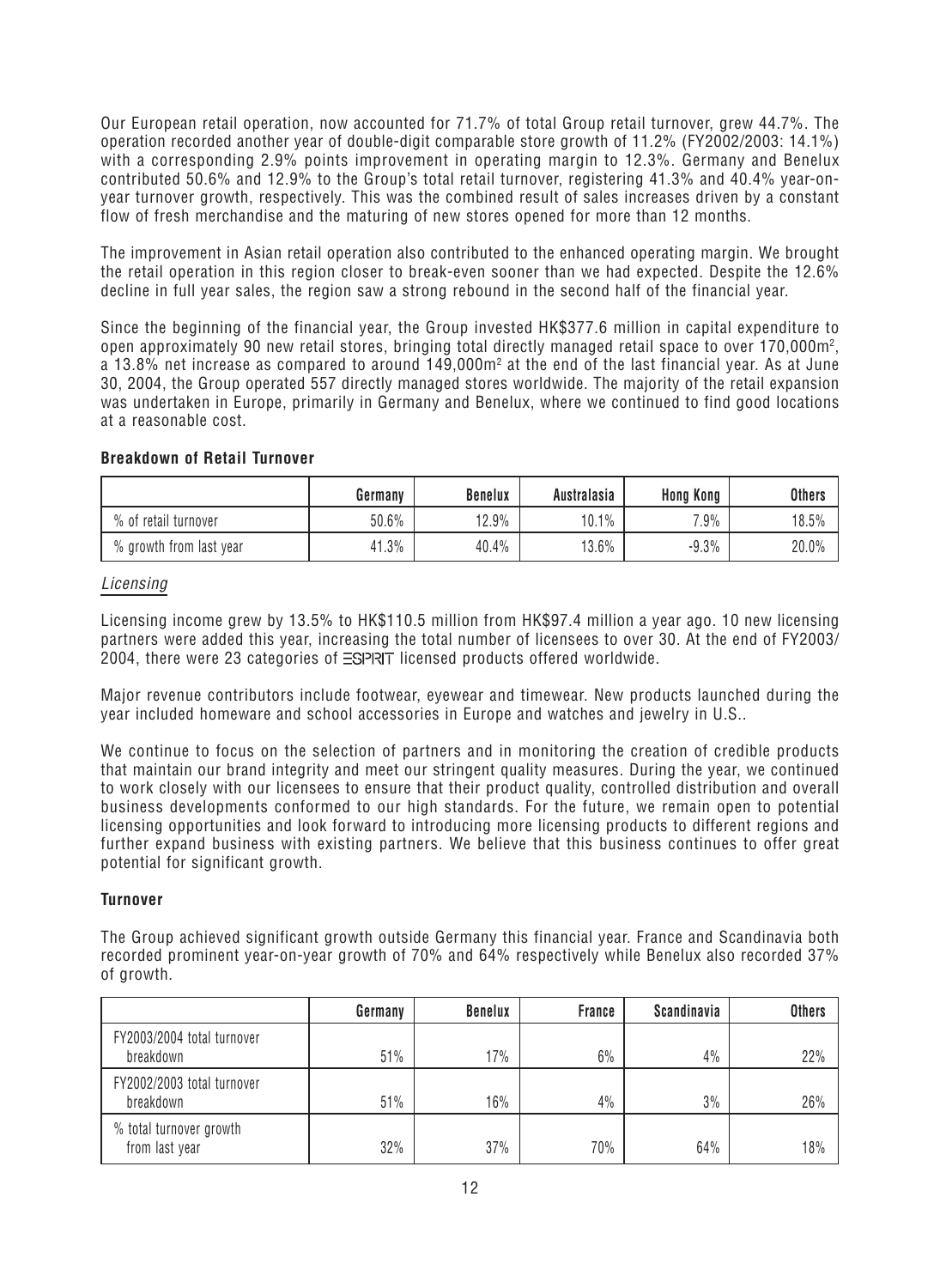# **Margins**

Gross margin reached 52.1%, up 2.2% points from a year ago. The results were driven by our strong brand, the implementation of a market-driven and fresh product strategy, and the associated better fullprice sell-through. Regionally, the most prominent increase was in Europe. Gross profit margin for this region jumped from 45.3% to 48.2%.

EBITDA (earnings before interest, taxation, depreciation and amortization) margin came in at 19.6%, up 2.7% points from a year ago. Total operating expenses dropped to 34.5% of turnover, down from 35.2% a year ago. Rental costs, one of the largest operating costs components, dropped 0.8% points to 8.3% of turnover. Despite the addition of staff members, staff costs decreased slightly by 0.1% points from 13.0% of turnover to 12.9%. The improvement was partly offset by a one-time restructuring charge of red earth's Australian operation of approximately HK\$50 million. Operating profit (EBIT) margin increased 2.9% points to 17.6%. Productivity enhancement from European retail division and profitability improvements in underperforming retail markets (Hong Kong, Canada, U.K. and Taiwan) helped drive the operating margin expansion.

Depreciation expenses were HK\$342.2 million, 25.5% higher than last year. The higher depreciation was due mainly to the retail operations expansion and the associated capital expenditure.

# **Net Profit**

Net profits were up 55.4%, growing from HK\$1.29 billion to HK\$2.00 billion, while the net profit margin increased 1.8% points to 12.2%. The Group's effective tax rate was 32.1%, 6.3% points lower than the 38.4% a year ago when the non-recurring tax refund from Germany amounting to approximately HK\$130 million is excluded. Halving the total operating losses from the four retail markets, namely Hong Kong, Taiwan, U.K. and Canada, contributed to the improvement while our efforts in implementing efficient tax strategies worldwide is also starting to bear fruits.

# **Liquidity and Financial Resources**

Net cashflow from operating activities for the year increased by 25.9% to HK\$1,982.5 million. During the year, the Group spent HK\$662 million on capital expenditure for new store openings, store upgrading and new IT systems developments, utilized HK\$181 million on the acquisition of the Swiss licensee, and another HK\$971.5 million on dividend payments in December 2003 and April 2004. We have also repaid in full all long-term bank borrowings equivalent to HK\$806.7 million in the second half of the financial year. The Group's financial position remains very strong with its net cash balance (cash and bank equivalent net of bank borrowings) increasing to HK\$1.76 billion from HK\$1.32 billion a year ago.

As at June 30, 2004, the Group has no long-term bank borrowings and did not pledge any assets as security for overdraft and/or short-term revolving facility. Our debt to equity ratio, expressed as a percentage of interest bearing external borrowings over shareholders' funds of HK\$5.41 billion, is 0%. The current ratio (current assets divided by current liabilities) stands at 1.7 (FY2002/2003: 1.9).

# **Significant Investments**

In December 2003, the Group acquired Bollag-Guggenheim & Co. AG in Switzerland and thereby regained full distribution rights of  $\equiv$ SPRIT apparel and related products in Switzerland and Italy.

The Group has committed approximately HK\$300 million for the new head office in Hong Kong, comprising inter alia, approximately 73,000 sq.ft. of office space and a prominent signage space at the top of the building.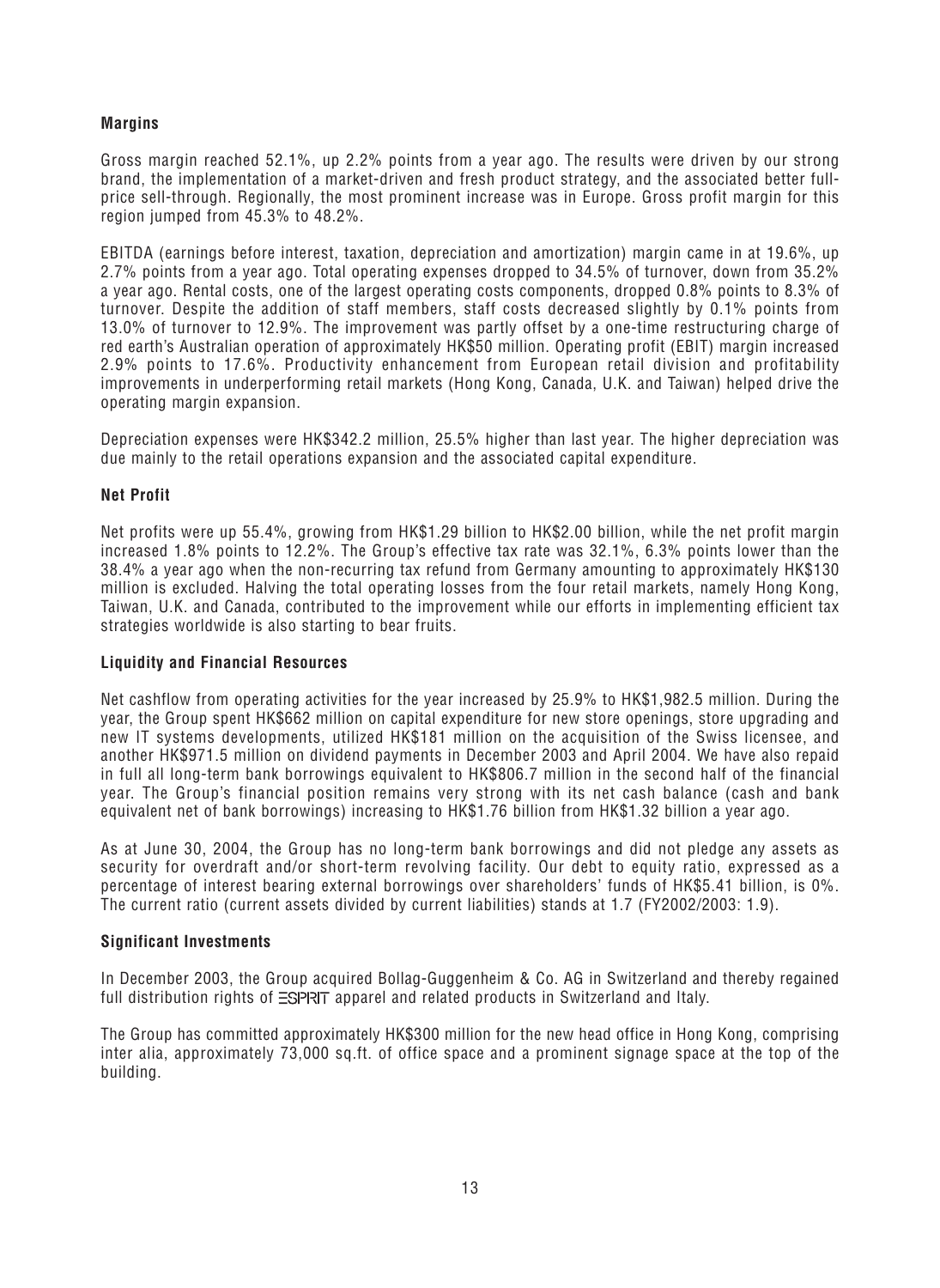# **PROSPECTS**

The new financial year has started well with higher levels of wholesale orders, a continuation of our improving retail performance, and a strong commitment to expand our global distribution both on the wholesale and retail level.

Strengthening the ESPRIT brand and products in the areas of quality, newness, freshness and internationality, will remain our focus. We believe that it is our products that make the brand successful. Strong performance of the Collection and Sports divisions in the past year confirmed our belief that vast potential exists in the contemporary and sport segments. We will continue to develop the distinctive personality of each core product division. "Collection" will be developed into a distinctive concept with an urban and contemporary fashion and quality profile; "edc" will be positioned closer to the 'rule breaker' and 'restless individualist' segment to reinforce the youthful  $\equiv$ SPRT image; and "Casual" will be injected with more emotional elements and higher quality perception. Better integration of the visual merchandising, architecture, marketing, image and product divisions in a joint process will further enhance the newness and freshness perception of the  $\equiv$ SPRIT brand and products. Our goal is to develop  $\equiv$ SPRIT into a brand of choice for customers worldwide not only for its product excellence, but also for the associated quality and style for life.

Optimizing our successful and flexible wholesale concept, the wholesale team will continue to gain penetration in Germany, Benelux, France and Scandinavia; exploit potential in U.K., U.S., Canada and the Middle East; and extend the international reach of our wholesale business to Spain and Italy. In the continental Europe, our wholesale order booking for the six months ending December 2004 shows double-digit year-on-year growth. Over 150 partnership stores, 450 shop-in-stores and 800 identity corners are planned to begin operations in FY2004/2005. The visual appearance of existing controlled wholesale space is being upgraded to reflect the newness and freshness attributes shared by our directly managed retail stores. As a new initiative, we are joining with selected wholesale partners to test the vertical integration of merchandise-management of wholesale shop-in-stores under our control. This integration will enable us to share the merchandising knowledge gained from our international operations, and further enhance our speed-to-market. We believe sales performance will be enhanced as a result of better merchandising and less inventory risk. In Australasia, the "Collection" and "edc" product lines are introduced in the new fiscal year with plans to open over 50 concession stores, especially in Australia's top 2 major department stores Myer and David Jones. In Canada, women's "Collection", men's "Casual" and footwear product lines are added.

In the first two months of the new financial year, retail sales also showed double-digit year-on-year growth. New stores added in FY2003/2004 should help to further fuel the growth. We see significant potential in our retail business as we continue to refine our strategies and realize profitability improvement. Such success should provide us with additional opportunities to expand on the retail front and to further build on our international growth. The Company has budgeted approximately HK\$800 million for the opening of over 100 new stores worldwide including over 40 in Europe, 15 in Asia, 15 in North America and 25 in Australasia, increasing the total selling area directly managed by the Group by approximately 18% to over 200,000m2 . Approximately HK\$200 million is also budgeted to upgrade our existing directly managed retail stores and IT infrastructures.

The recent opening of our first flagship store on Fifth Avenue in New York marked the start of our retail expansion in the U.S. Four more stores for New York are in the pipe-line including stores in Bridgewater Commons, Freehold Raceway Mall, Menlo Park Mall and Palisades Mall. We have a list of target sites in the U.S. that we are actively pursuing. However, we are conscious, as always, of the need to find sites that will make an appropriate contribution. Operating our own retail stores will allow us to establish an  $\Xi$ SPRIT identity in the market by displaying our entire collection of women's and men's wear and accessories in our own visual environment. The stores will be positioned to target at women and men age 25 to 40. We will initially focus our retail effort in New York, an international city. On the wholesale front, roll-out of wholesale shop-in-stores will continue with higher-end department stores such as Nordstrom. In Canada, we will expand our product offerings to include men's Casual and footwear as well as adding over 10 shop-in-stores and partnership stores this year.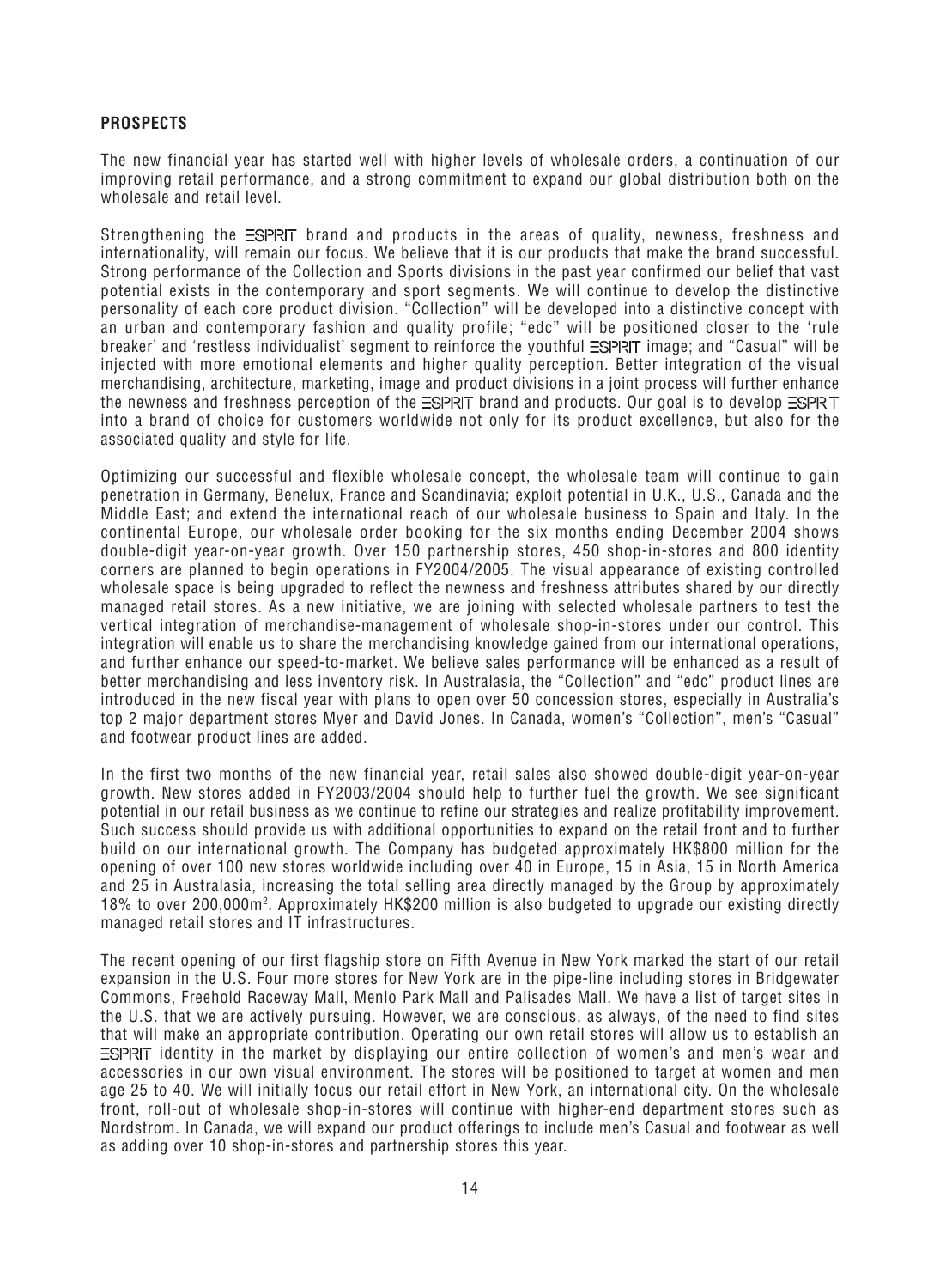The Group currently sources approximately two-thirds of merchandises from Asia, mostly from China, and will likely benefit from the anticipated lower sourcing costs due to the elimination of textile quota starting January 2005. We will continue to monitor market dynamics on quota elimination to ensure that the price-value correlation of our products remain competitive in the marketplace.

The combination of a good start to the new financial year and the potential for development in products, distribution channels and markets gives us confidence that we can continue the Group's success in the new financial year.

# **HUMAN RESOURCES**

As at June 30, 2004, the Group employs over 6,700 staff worldwide, an increase of 18% from the previous year. The most significant personnel increase was in the sales-related department. About 800 new employees were hired as a result of the strategic expansion of retail operations. The takeover in Switzerland also added about 160 employees to our global workforce.

The Group offers competitive remuneration packages to its employees in compensation for their contribution. In addition, share option and discretionary bonuses are also granted based on the Group's and individuals' performances. All employees from around the world are connected in the Esprit community, sharing the Group's vision and values, through the quarterly newsletter and the intranet.

# **PURCHASE, SALE OR REDEMPTION OF SECURITIES**

Neither the Company nor any of its subsidiaries have purchased, sold or redeemed any of the Company's shares during the year.

# **CORPORATE GOVERNANCE**

During the year, the Company has complied with the Code of Best Practice as set out in Appendix 14 of the Rules Governing the Listing of Securities on The Stock Exchange of Hong Kong Limited ("Listing Rules").

The Board has appointed four Board Committees including Audit Committee, Nomination Committee, Remuneration Committee and General Committee to oversee particular aspects of the Company's affairs. Independent Non-executive Directors play a vital role in these committees to ensure that independent and objective views are expressed.

The audited consolidated financial statements for the year ended June 30, 2004 has been reviewed by the Audit Committee of the Company.

Good governance requires due regard to the impact of business decisions on our employees, business partners and the community. Details of our underlying practices and principles will be explained in the FY2003/2004 annual report.

# **RE-DESIGNATION OF DIRECTOR**

The Board of Directors of the Company announces that Mr. Simon LAI Sau Cheong ("Mr. LAI"), an Independent Non-executive Director of the Company, has been re-designated as Non-executive Director of the Company effective from September 15, 2004 because Mr. LAI is a partner of a professional advisor which has during the previous 12 months provided services to the Company and/or its subsidiaries.

Mr. LAI, aged 43, was appointed an Independent Non-executive Director of the Company in November 1999. He is admitted to practice as a solicitor in Hong Kong, England and Wales and New South Wales, Australia. Mr. LAI is a partner of the law firm of Deacons and has over 17 years' experience of legal practice.